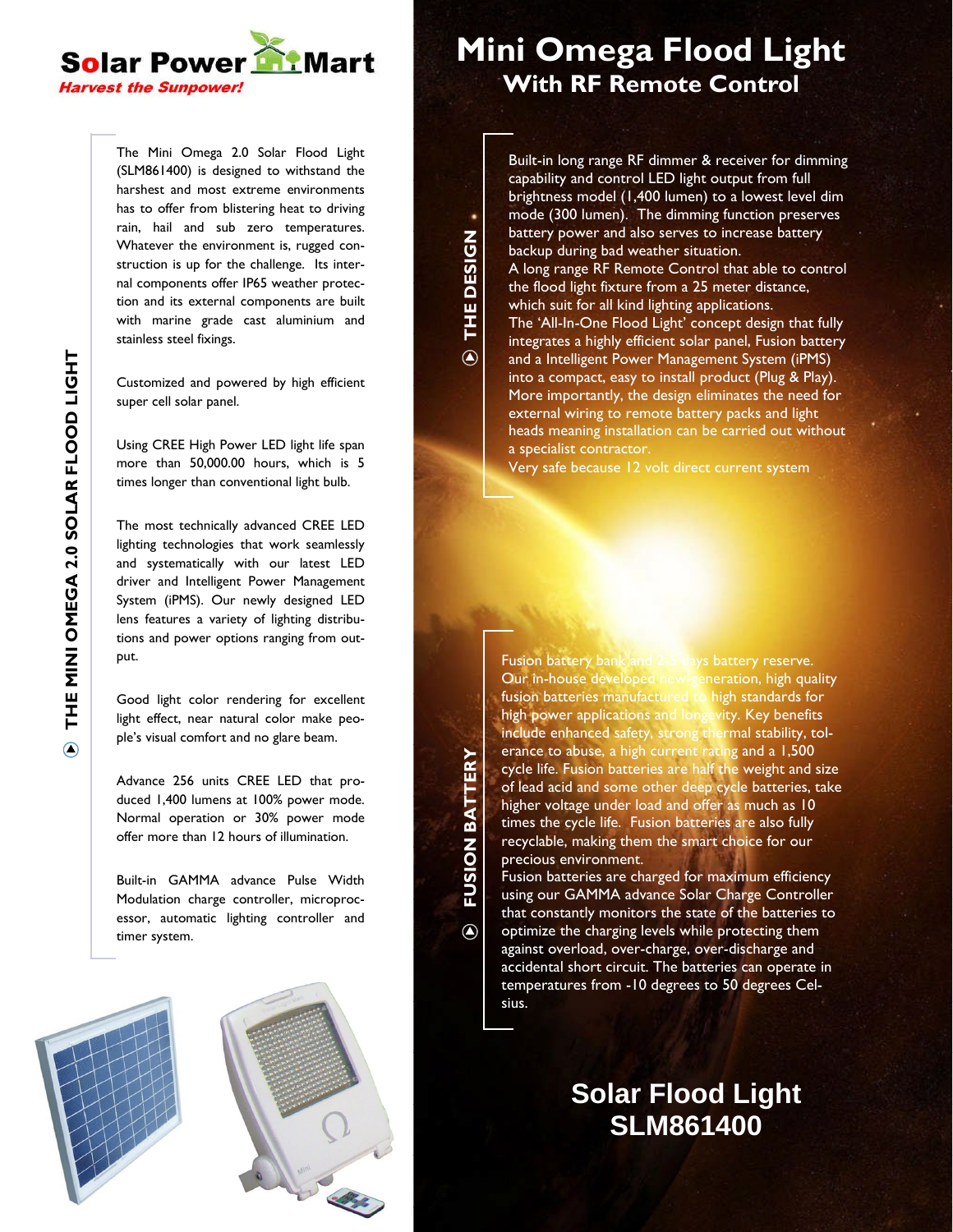#### **Solar Power Mart**

# **Mini Omega 2.0 Solar Flood Light**

### **HIGH QUALITY**

|                                | <b>SPECIFICATIONS</b>                                                                                            |
|--------------------------------|------------------------------------------------------------------------------------------------------------------|
| <b>Solar Panel</b>             | <b>TOP SECRET W Super Cell Technology</b>                                                                        |
| <b>Weather Rating</b>          | IP65, Marine Grade Cast Aluminum Construction                                                                    |
| <b>Battery</b>                 | <b>TOP SECRET AH Fusion Battery</b>                                                                              |
| <b>Luminous Flux</b>           | Maximum Power Mode: 1,400lm; Minimum Power Mode: 300lm                                                           |
| <b>Working Time</b>            | 25% Power Mode - More Than 12 Hours<br>50% Power Mode - More than 8 hours<br>100% Power Mode - More than 3 Hours |
| <b>Light Source</b>            | 256 Units CREE LED, CREE TOP SECRET Series                                                                       |
| Lens                           | <b>TOP SECRET</b> hnology                                                                                        |
| <b>Solar Charge Controller</b> | <b>GAMMA 3.0</b>                                                                                                 |
| <b>LED Driver &amp; Power</b>  | Intelligent Power Management System (iPMS) - Self Learning AI                                                    |
| <b>Remote Control</b>          | <b>RF Remote Control With Long Range</b>                                                                         |
| <b>RF Remote Control Range</b> | 25 Meter                                                                                                         |
| <b>Solar Cable Length</b>      | 5 Meter                                                                                                          |
| <b>Operating Temperature</b>   | $-10^{\circ}$ C to $+50^{\circ}$ C                                                                               |
|                                |                                                                                                                  |



Secure aiming knob with degree dial ensures tamper-proof, precision mounting of luminaire



Easy mount bracket and water-tight connector for performance in virtually any application



Secure latch offers tool-less access for easy upgrade and repair



Built-in Fusion Battery & GAMMA 3.0 Solar Charge Controller for All In One Concept



Large thermal fins assure cool operating temperatures for long life



High transparency, tempered glass promises comfortable viewing from any angle